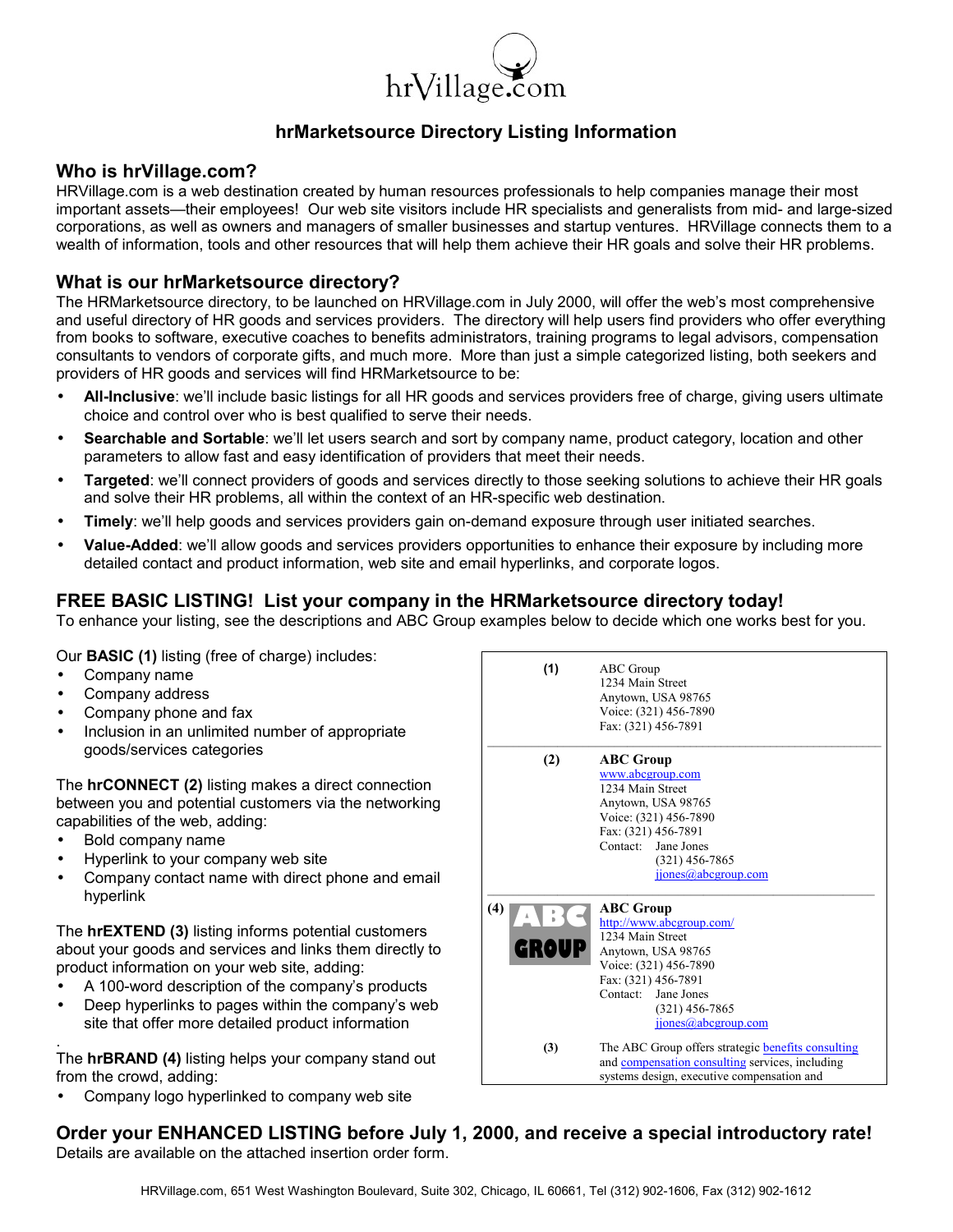**DIRECTORY LISTING ORDER FORM** 

Village.com

hr

|                       | <b>CONTACT INFORMATION</b> (for HRVillage use only; company info to be included in listing should be provided on page 2) |
|-----------------------|--------------------------------------------------------------------------------------------------------------------------|
| <b>Business Name:</b> |                                                                                                                          |
| <b>Contact Name:</b>  | Email:                                                                                                                   |
| Address:              |                                                                                                                          |
| City:                 | State/Province:                                                                                                          |
| Postal Code:          | Country:                                                                                                                 |
| Phone:                | Fax:                                                                                                                     |

### **DIRECTORY LISTING ORDERED** (also complete information on page 2, as required by listing type ordered)

1. Check ONE box below to designate listing type you want to order.

2. On page 2, complete only the sections (A thru E) required for the listing type you ordered.

3. Complete CONTACT INFORMATION (above) and PAYMENT INFORMATION (below for all listings other than "Basic").

| <b>LISTING</b>       | COST                                       | SECTIONS TO BE COMPLETED ON PAGE 2 |
|----------------------|--------------------------------------------|------------------------------------|
| $\Box$ Basic Listing | No Charge                                  | <b>A</b> and <b>B</b> only         |
| hrCONNECT            |                                            |                                    |
| $\Box$ 6 months      | \$200 (\$175 if ordered before 07/01/00)   | $A, B$ and $C$                     |
| $\Box$ 12 months     | \$350 (\$300 if ordered before 07/01/00)   | $A, B$ and $C$                     |
| hrEXTEND             |                                            |                                    |
| $\Box$ 6 months      | \$450 (\$400 if ordered before 07/01/00)   | $A, B, C$ and $D$                  |
| $\Box$ 12 months     | \$825 (\$750 if ordered before 07/01/00)   | $A, B, C$ and $D$                  |
| hrBRAND              |                                            |                                    |
| $\Box$ 6 months      | \$650 (\$575 if ordered before 07/01/00)   | $A, B, C, D$ and $E$               |
| $\Box$ 12 months     | \$1200 (\$1100 if ordered before 07/01/00) | $A, B, C, D$ and $E$               |
| Start Date:          | End Date:                                  |                                    |

| <b>PAYMENT INFORMATION</b> (please do not send cash) |                      |  |  |  |
|------------------------------------------------------|----------------------|--|--|--|
| Payment Amount:                                      | Name (please print): |  |  |  |
| Check Number:                                        | Signature:           |  |  |  |

#### **INSERTION ORDER AGREEMENT**

By completing and signing this insertion order, the advertiser/agency agrees to the terms set forth above and on the attached General Terms and Conditions:

Signature: Date: Date: Date: Date: Date: Date: Date: Date: Date: Date: Date: Date: Date: Date: Date: Date: Date: Date: Date: Date: Date: Date: Date: Date: Date: Date: Date: Date: Date: Date: Date: Date: Date: Date: Date: D

I

| Signature: | Date:    |
|------------|----------|
| Title:     | Company: |

Return completed and signed insertion order, including directory listing information on page 2, with payment to:

| <b>HRVillage.com</b><br>651 West Washington Boulevard<br>Suite 302<br>Chicago, IL 60661 |                 |
|-----------------------------------------------------------------------------------------|-----------------|
| FOR OFFICE USE ONLY:                                                                    |                 |
| Insertion Order #:                                                                      | Date Submitted: |
| <b>HRVillage Account Representative:</b>                                                |                 |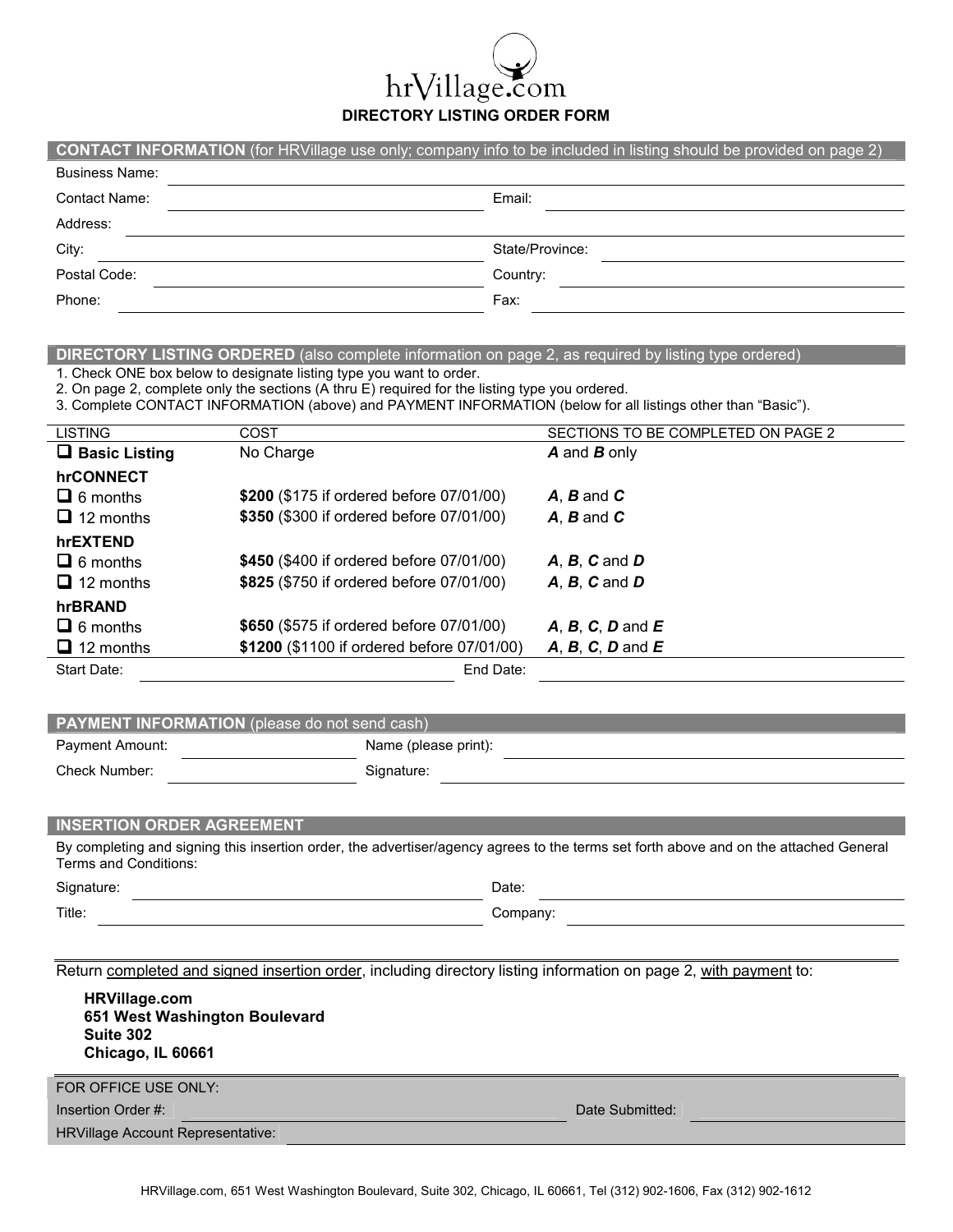## **Section A** (complete for all listing types)

#### FORMAT(S) OF GOODS AND/OR SERVICES (check all that apply):

- -**Consulting Services**
- □ Information Goods & Services
- -**Legal Services**
- -**Administrative Services & Outsourcing**

### HR DISCIPLINE OF GOODS AND/OR SERVICES (check all that apply):

#### -**Benefits**

- □ Corporate Concierge Services
- Disability Insurance
- □ Employee Assistance Programs
- □ Executive Benefits
- □ Family Medical Leave Act (FMLA)
- □ Flexible Benefits/Cafeteria Plans
- □ Flexible Spending Accounts
- □ Health Insurance
- □ Life Insurance
- □ Military Leave
- **Q** Relocation
- □ Retirement/Pension/401K/ESOP Plans
- **Tuition Assistance**
- □ Workers Compensation
- □ Benefits--Misc.

#### -**Compensation**

- □ Compensation Systems Design
- □ Corporate Gifts/Awards/Recognition Programs
- □ Equity Offerings/Stock Options/ESOPs
- □ Executive Compensation
- □ Incentives/Variable Pay/Gain-Sharing
- □ Job Descriptions & Documentation
- □ Job Evaluation/Analysis
- □ Payroll

Business Name:

- □ Salary & Wage Data/Surveys
- Time & Attendance
- □ Compensation--Misc.
- 

## -**Employee Health & Safety**

□ Technology Goods & Services

□ Systems Integration Services □ Application Software & Services

□ Ergonomics

□ HRMS/HRIS

- □ Sexual Harassment
- □ Standards
- □ Wellness
- □ Work-Life Balance
- □ Workplace Security
- □ Employee Health & Safety--Misc.

### -**Labor Relations**

- □ Arbitration/Mediation
- □ Certification/Decertification
- □ Collective Bargaining
- □ Compliance
- □ Mediation & Dispute Resolution
- □ Positive Labor Relations
- □ Work Stoppage/Strikes/Lock-Outs
- □ Unions
- □ Labor Relations--Misc.

#### -**Organization Design & Development**

- □ Alternative Work Arrangements (flexible
- staffing, hoteling, telecommuting, etc.)
- □ Change Management/Reorganization
- **Q** Downsizing
- □ Organization Design Organizational Culture
- □ Succession Planning
- **Team Development**
- □ Org. Design & Development--Misc.

-**Other Goods & Services**

### -**Staffing & Recruiting**

- □ Affirmative Action/Diversity Planning
- Applicant & Hire Tracking
- □ Background Checks
- □ Equal Employment Opportunity
- □ Immigration & Naturalization, Visas
- nterviewing
- □ Outplacement
- **Q** Personality Assessment
- **Q** Recruiting
- □ Recruitment Advertising
- □ Selection
- □ Alternative/Contract/Temporary Staffing
- **D** Termination
- □ Work Scheduling
- □ Staffing & Recruiting--Misc.

### -**Training & Development**

- □ Career/Professional Development
- □ Competencies/Skills Training
- □ Corporate/Employee Communications
- □ Employee Satisfaction
- □ Performance Management/Appraisal
- □ Policy Manuals & Employee Handbooks
- □ Testing
- □ Training & Development--Misc.

### -**General Human Resources Management**

- □ Administrative Forms
- □ General HR Management--Misc.

### **Section B** (complete for all listing types)

| <b>Business Name:</b> |  |
|-----------------------|--|
| Addroce:              |  |
|                       |  |

| Address:      |                 |  |
|---------------|-----------------|--|
| City:         | State/Province: |  |
| Postal Code:  | Country:        |  |
| Voice Number: | Fax Number:     |  |
|               |                 |  |

Description of goods/services (up to 100 words; include URLs as <http://...> to denote hyperlinks to product web pages where desired):

HRVillage.com, 651 West Washington Boulevard, Suite 302, Chicago, IL 60661, Tel (312) 902-1606, Fax (312) 902-1612

 $\Box$  Same as named in CONTACT INFORMATION on page 1  $\Box$  Other (provide name, phone number and email address below)

Who should HRVillage contact to obtain logo in digital format (JPG or GIF, 120x120 pixel max) for listing:

Name: Phone: Email:

**Section C** (complete for hrConnect, hrExtend, hrBrand listings)

**Section D** (complete for hrExtend, hrBrand listings only)

**Section E** (complete for hrBrand listings only)

Web Site URL (includes hyperlink): http://

Contact Name (to appear in listing):

Contact Voice Number: Contact Email Address: